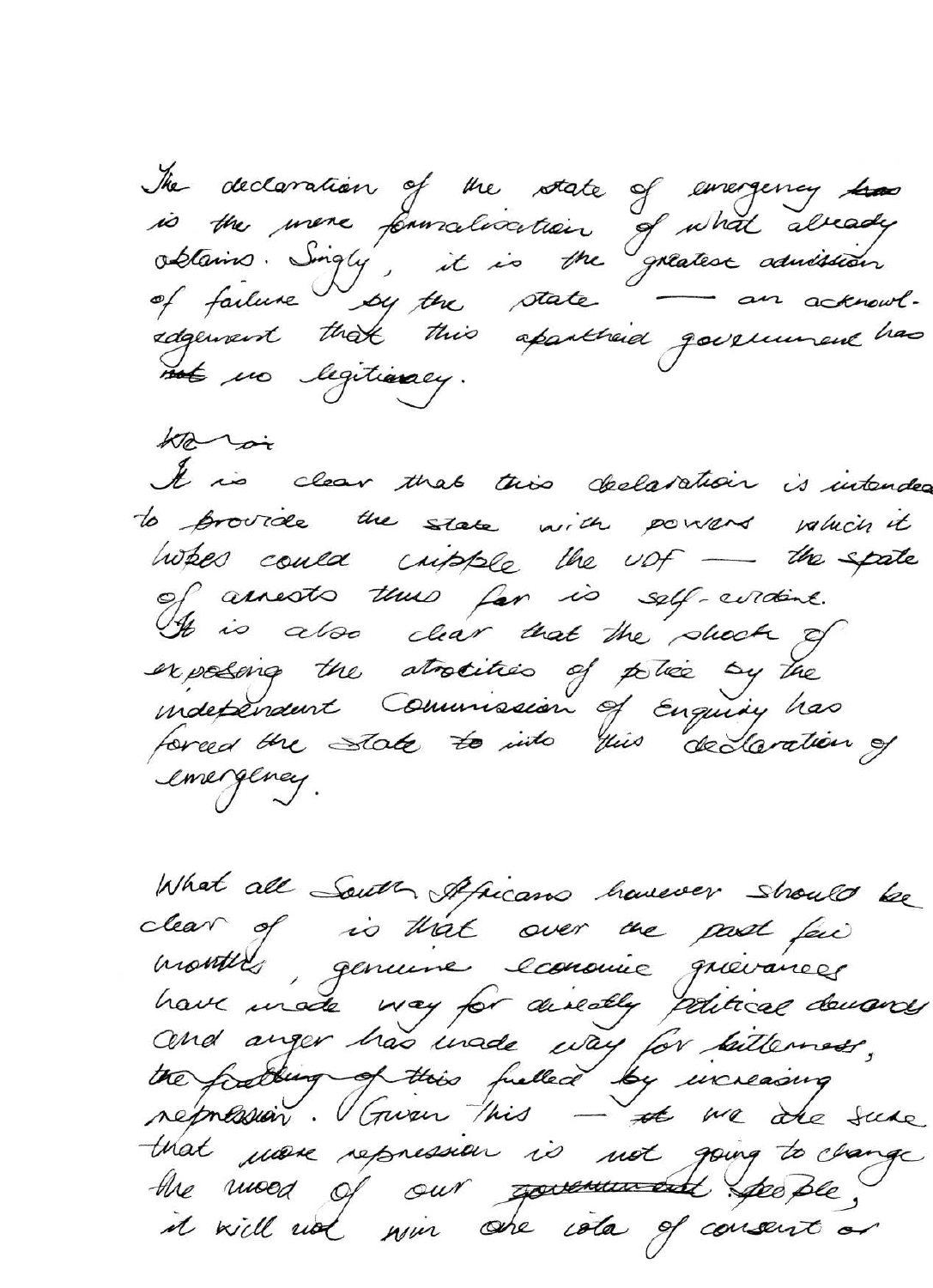legituracy for this government. The important unanaissered quartien on the emergency is whether by unleashing<br>the cumy on the people in this main we This country will only be wan by he Samel of a gun.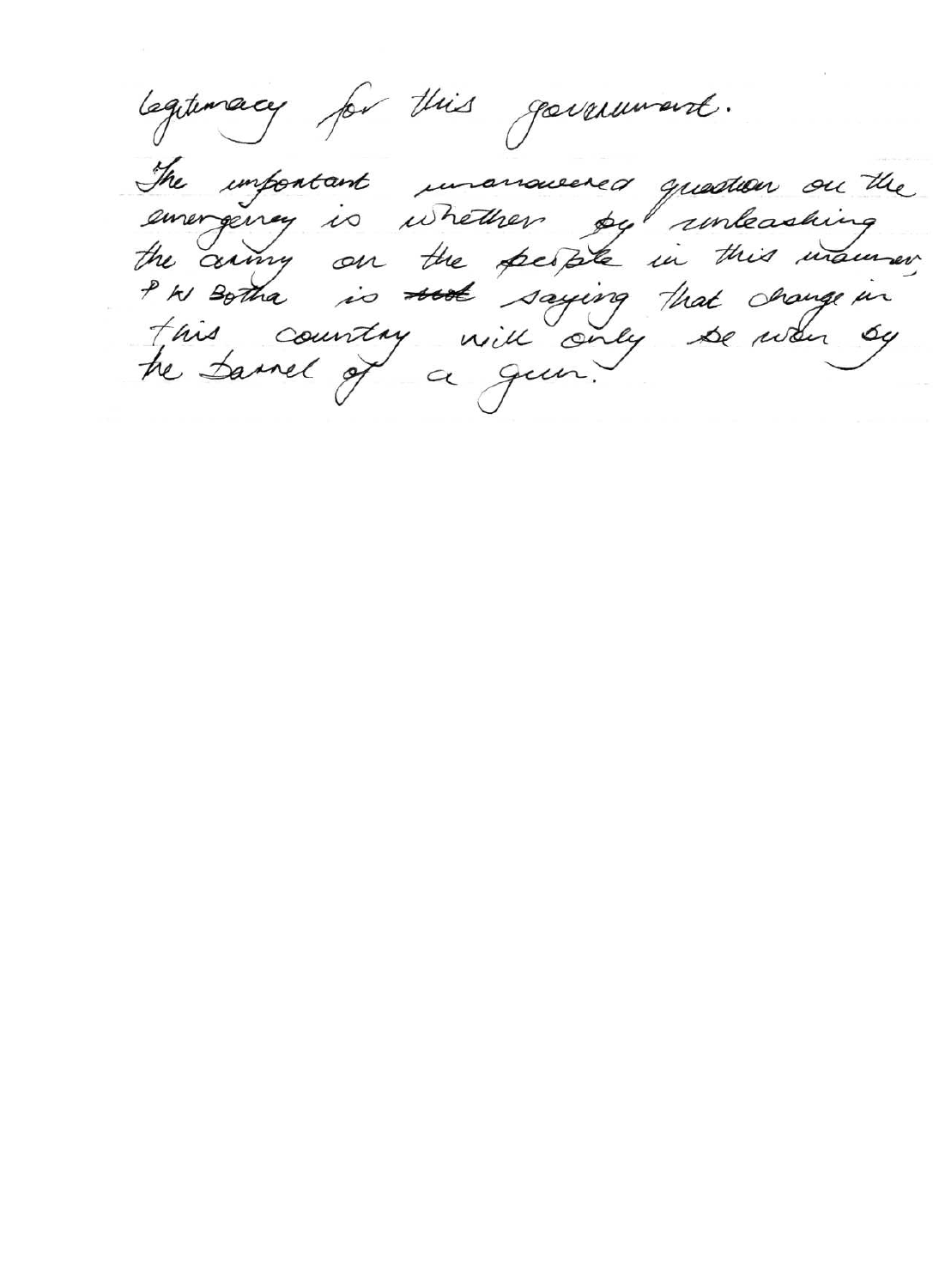STATEMENT ISSUED IN RESPONSE TO THE DECLARATION OF THE STATE OF EMERGENCY

This declaration is merely a formalisation of what has already obtained in so many parts of the country. It is an expression of fear. fear that the atrosities of the police and SADF would be exposed by an independent commission of Enquiry. More than this however, it is an acknowledgement of failure, an acknowledgement that this government rules without legitimacy.

Fear that

₽κιsι−

se n

We in the UDF understand full well that the state of emergency is intended to cripple us. But, the will of the people cannot be beaten into submission. Wexhawexseenxswerxxhexpastxfewxdaxsxxhat In the face of imminent detention, we are forced to continue to speak the truth. All South Africans must know that the prevailing situation is the product of repression. Genuine economic grievances have rapidly been transformed into legitimate political demands, anger has made way for bitterness, fuelled by detentions, trials and the SADF in our townships. The shrtsightedness of this govern-<br>ment is thus further exposed... if the situation in which our town ships have become ungovernable is the product of repression, how can more repression change this?

This declaration **chooses** the options for peaceful change. We must<br>call to mind that the armed struggle was decided as an option in<br>the wake of the previous declaration of emergency. Today we are<br>forced to ask the all-imp come by the barrel of a gun??

declaration is merely a formalization obtained is  $\frac{1}{\sqrt{2}}$ an acknowledgement with an **agitive** expresse feat that existing dracoma and fear that the abocited would be exposed by an udependent Commission of Enquire